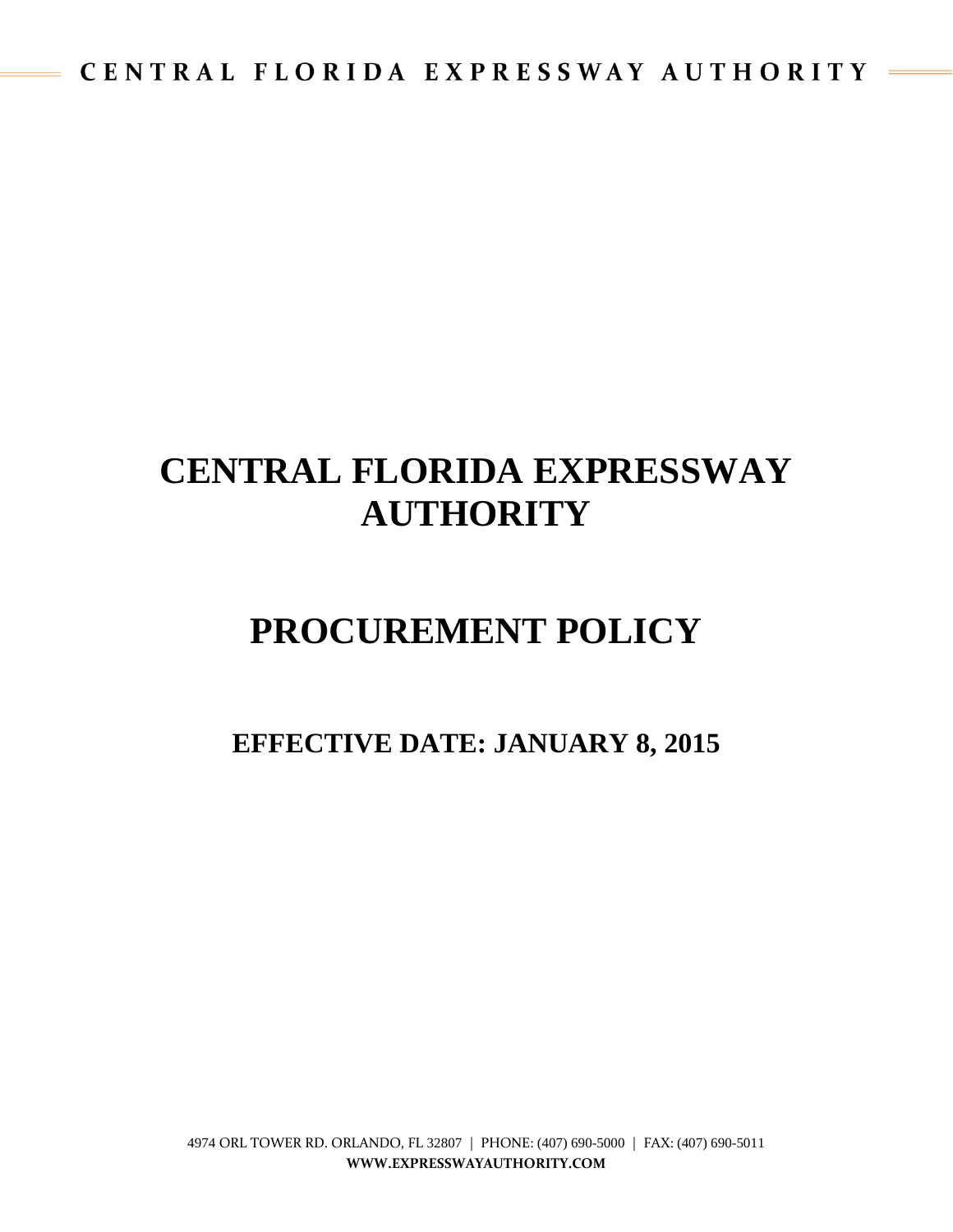# **CENTRAL FLORIDA EXPRESSWAY AUTHORITY PROCUREMENT POLICY**

| I.    | Purpose and Definitions                                | Page 2  |
|-------|--------------------------------------------------------|---------|
| II.   | Application                                            | Page 4  |
| III.  | <b>Responsibility and Function</b>                     | Page 4  |
| IV.   | <b>Governing Rules</b>                                 | Page 5  |
| V.    | <b>Procurement Levels</b>                              | Page 7  |
| VI.   | <b>Procurement Processes</b>                           | Page 8  |
| VII.  | <b>Contract Amendments and Renewals</b>                | Page 8  |
| VIII. | <b>Termination of Contract</b>                         | Page 9  |
| IX.   | <b>Purchasing Card Program</b>                         | Page 9  |
| X.    | Owner Direct Purchase (ODP) Option                     | Page 9  |
| XI.   | Micro-Contract Program                                 | Page 10 |
| XII.  | <b>Exemptions from Competitive Procurement Process</b> | Page 10 |
| XIII. | Disqualification of Contractors                        | Page 12 |
| XIV.  | <b>Standard of Conduct</b>                             | Page 12 |
| XV.   | <b>Environmental Procurement</b>                       | Page 12 |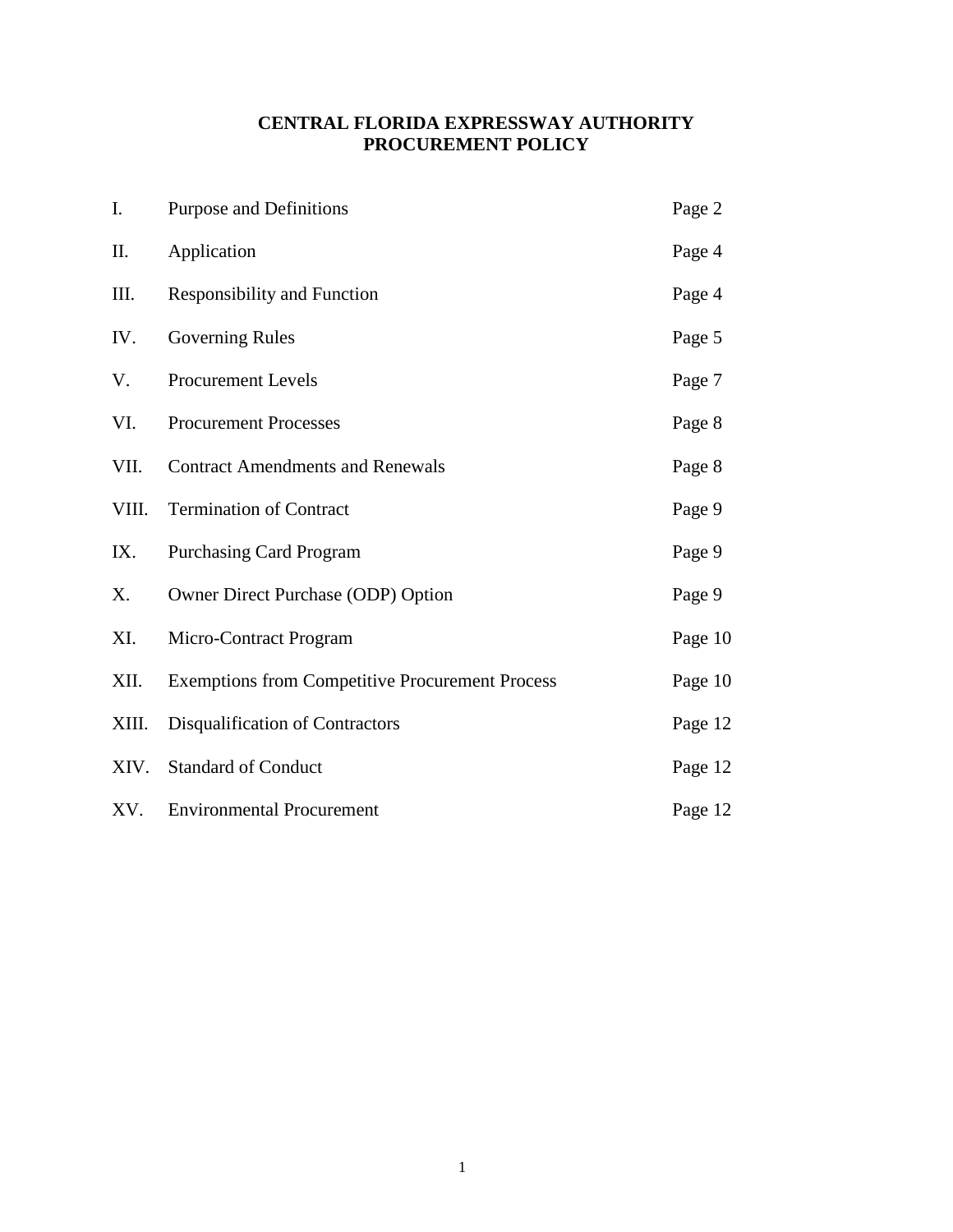#### **CENTRAL FLORIDA EXPRESSWAY AUTHORITY PROCUREMENT POLICY Effective Date: January 8, 2015**

The Procurement Department shall be responsible for the implementation and administration of this Policy. Subject to the provisions of this Policy, the Director of Procurement shall serve as the principal officer for the procurement of all goods and services required by the Authority.

All changes to this Policy require approval of the Authority's Board of Directors. This Policy supersedes all previously adopted procurement policies.

# **I. PURPOSE AND DEFINITIONS**

This Policy establishes a centralized procurement system for the Central Florida Expressway Authority the purpose of which is to:

- 1. Establish the rules governing procurement by the Authority;
- 2. Promote public confidence in the integrity and transparency of the procedures followed to procure the goods and services required by the Authority;
- 3. Ensure fair and equitable treatment of all persons who participate in the procurement system;
- 4. Maximize economy in procurement activities and, to the fullest extent possible, the purchasing value of Authority funds.

Wherever used in this Policy or in the Procurement Procedures Manual, the following terms have the meanings indicated which are applicable to both the singular and plural thereof and all genders:

*Bid:* A formal written price offer by a vendor to the Authority to furnish goods, products or services.

*Contractor:* Any person or entity (including officers, directors, executives and shareholders who are active in the management of a person or entity) who bids or applies to bid on any work of the Authority, or who provides (or solicits to provide) goods or professional services to the Authority. For purposes of this Policy, Contractor and Vendor may be used interchangeably.

*Contractual Services:* The rendering by a contractor of its time and effort rather than the furnishing of specific commodities. The term applies only to those services rendered by individuals and firms who are independent contractors, and such services may include, but not be limited to, evaluations; consultations; accounting; security; management systems; management consulting; educational training programs; research and development studies or reports; and technical and social services. Contractual Services does not include any contract for furnishing of services, labor or materials for the construction, renovation, repair, modification, or demolition of any roadway or bridge, building, portion of building, utility, or structure.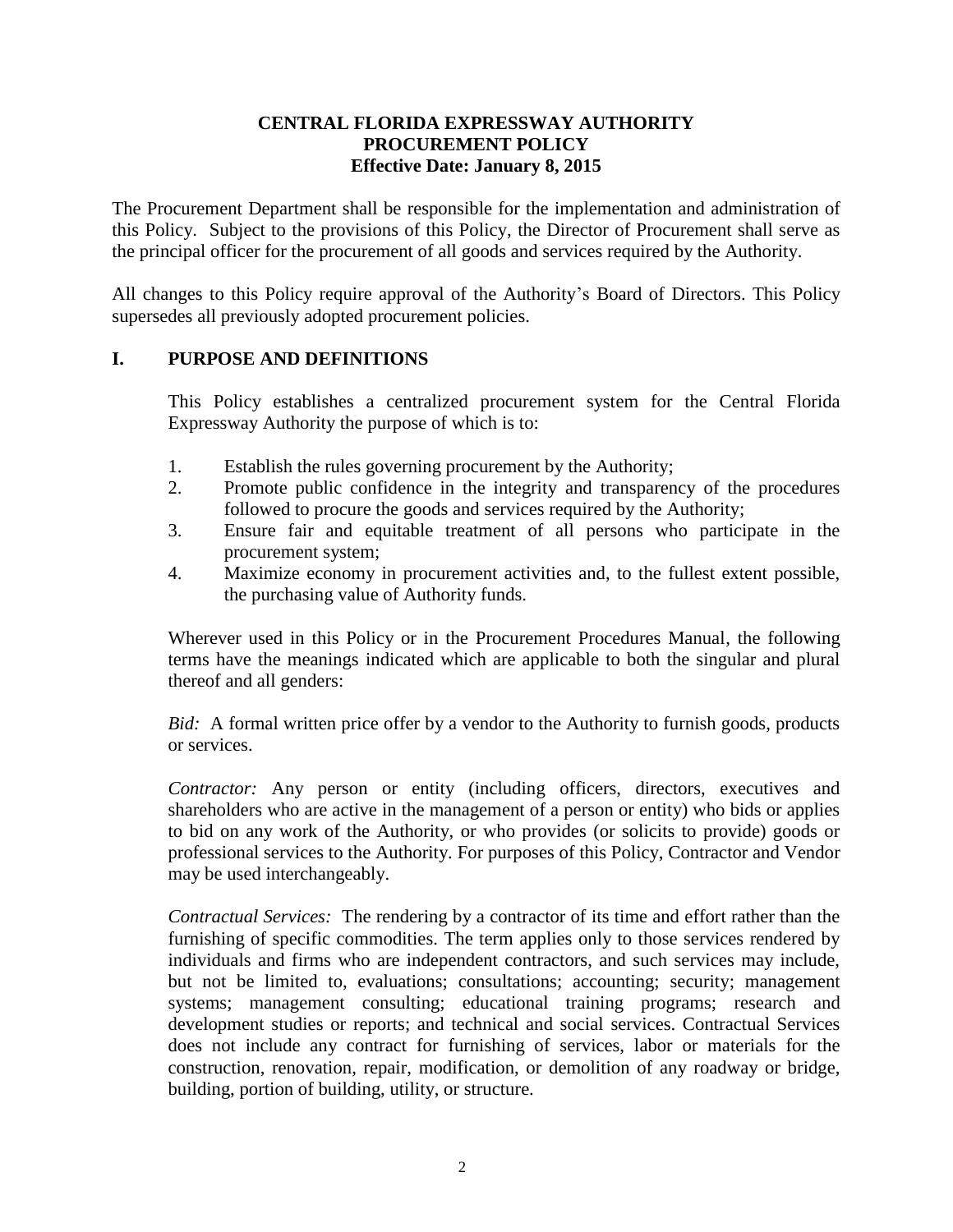*Cooperative Purchasing:* Procurement conducted by or on behalf of more than one public procurement unit or agency.

*Design Professional Services*: Services within the scope of the practice of architecture, professional engineering, landscape architecture, or registered surveyor and mapper in connection with their professional employment or practice.

*Emergency:* A reasonably unforeseen breakdown in machinery, damage, destruction or obstruction of machinery or roadway or any property owned or operated by the Authority; a threatened termination of an essential service; the development of a dangerous condition; the development of a circumstance causing the stoppage or slowdown of an essential service; a threat to the public health, welfare or safety; or the opportunity to secure significant financial gain, or avoid significant financial loss, through immediate or timely action.

*Emergency Purchase:* A purchase of goods or services with limited or no competitive process when such purchase is necessary to remedy or lessen the harmful effects of an Emergency.

*Procurement:* Buying, purchasing, renting, leasing or otherwise acquiring any goods or services for public purposes in accordance with the law, rules, regulations and procedures intended to provide for the economic expenditure of public funds. It includes, but is not limited to, all functions which pertain to the obtaining of any supplies, materials, equipment and/or services, including Contractual Services, Design Professional Services and Professional Services, construction projects and capital improvement projects, required by the Authority regardless of the source of funds.

*Professional Services:* Services the value of which are substantially measured by professional competence of the firm performing them and which are not susceptible to realistic evaluation/assessment by cost of services alone. Professional Services shall include, but are not limited to, services customarily rendered by attorneys, certified public accountants and insurance, financial, personnel, public relations firms, legislative advisors, systems, planning and management advisors. For purposes of this Policy, Professional Services shall not include services customarily rendered by architects, landscape architects, professional engineers and registered surveyors and mappers.

*Single Source:* A procurement in which, although two or more vendors supply the goods or services, one is selected for substantial reasons, eliminating the competitive bidding process.

*Sole Source:* A procurement in which only one vendor is capable of supplying the goods or services. This may occur when the goods or services are specialized or unique in character as determined by a reasonably thorough analysis of the marketplace.

*Vendor:* See "Contractor".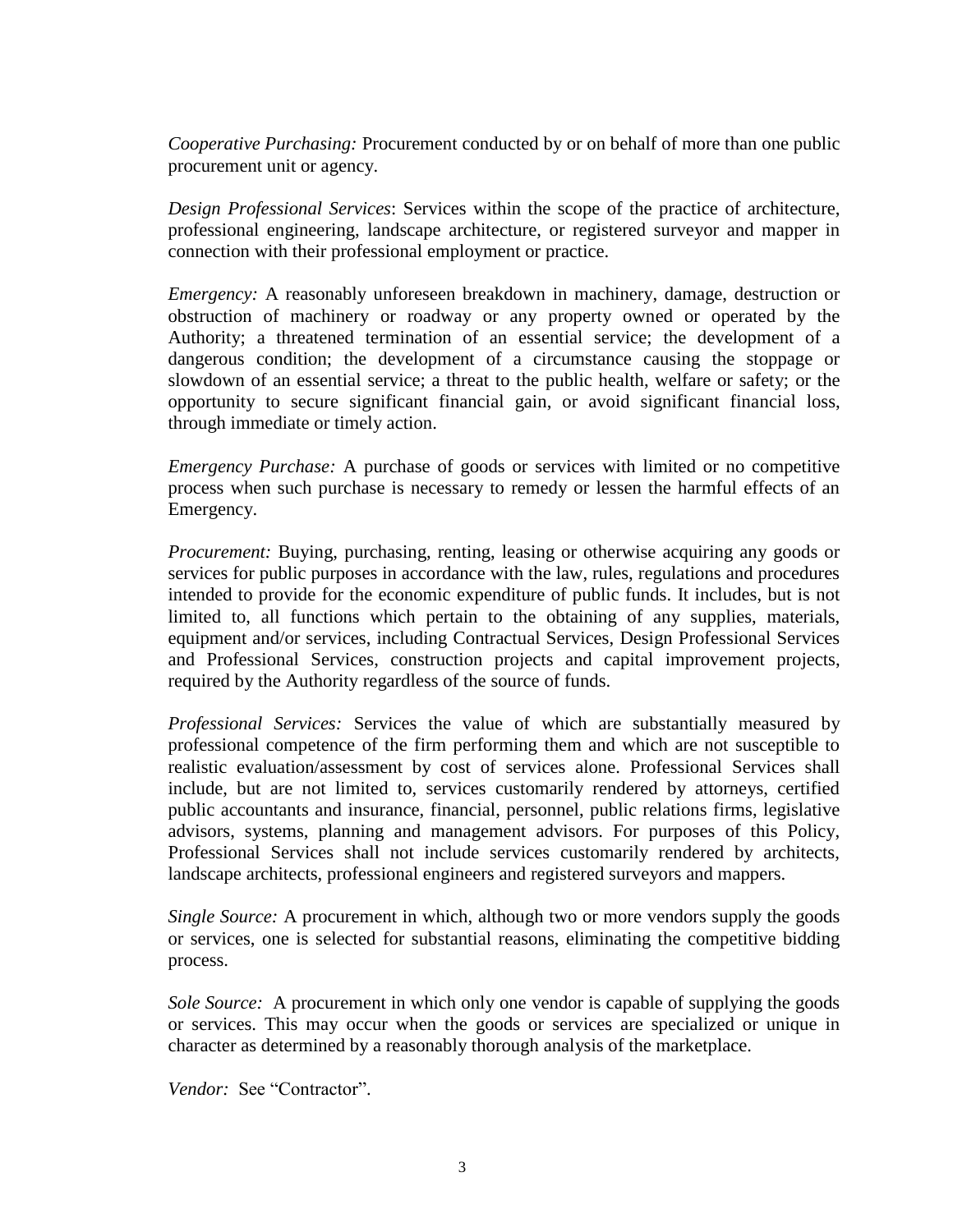Additional terms are included and defined in the Procurement Procedures Manual.

# **II. APPLICATION**

- A. This Policy applies only to contracts for procurement by the Authority of goods and services and to amendments, extensions and renewals thereof, solicited or entered into after the effective date of this Policy. Nothing in this Policy shall prevent the Authority from complying with the terms and conditions of any grant, gift, bequest, or loan, or for any cooperative agreement with any local, state or federal agency, and to the extent this Policy or the Procurement Procedures Manual is inconsistent with any such terms and conditions, such terms and conditions shall take precedence.
- B. Notwithstanding anything in this Policy to the contrary, in connection with any procurement by the Authority of services related to a potential capital markets transaction to which the Authority may be a party, including, without limitation, the issuance of bonds or other debt instruments or the entry by the Authority into derivative financial arrangements, the Chairman of the Board or the Executive Director may direct, as he or she deems it to be in the best interests of the Authority, that the Authority procure such services in a manner customarily employed by state and other local governmental entities. The Executive Director shall ensure that any such alternate means of procurement is done in a fair and objective manner and in as competitive a manner as is practicable under the circumstances. Services that may be procured by such alternate means include, without limitation, credit enhancement or reserve sureties and other similar services.

# **III. RESPONSIBILITY AND FUNCTION**

The responsibility for the administration of procurement activities covered by this Policy is vested in the Procurement Department who shall at all times and in all situations follow the requirements set forth in the Procurement Procedures Manual. Should a procurement issue arise that is not covered by this Policy or the Procedures Manual, the Director of Procurement shall resolve the issue, to the best of his or her ability, in a manner that is consistent with the purpose and intent of this Policy and the best interests of the Authority. The Procurement Procedures Manual shall be reviewed annually and revised as necessary to reflect the current business needs of the Authority. The Executive Director is authorized to approve revisions to the Procedures Manual unless the revisions result in, or require a revision to the Procurement Policy. If such is the case, prior Board approval of the revisions to the Policy will be required before revisions to the Procedures Manual can be implemented.

Specific responsibilities and functions of the Procurement Department include:

1. Developing purchasing objectives, policies, and procedures to purchase and contract for all materials, supplies, equipment, and services including construction, maintenance, architectural, engineering and other professional and contractual services required by the Authority;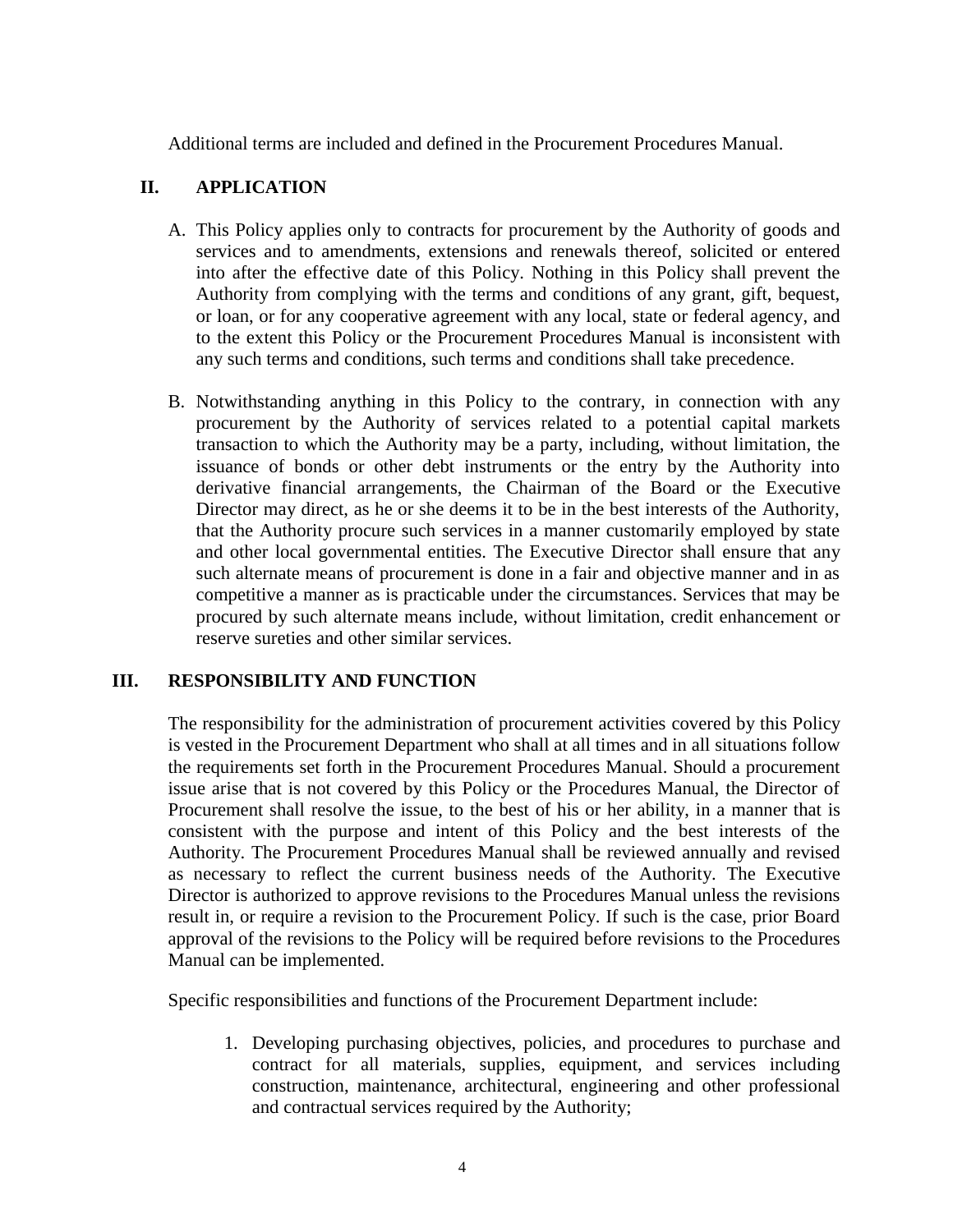- 2. Working with other Authority departments to establish standardization of materials, supplies, equipment and services where practical within a competitive environment;
- 3. Promoting and maintaining good will between the Authority and its vendors, suppliers and contractors, including encouraging full and open competition wherever possible, assuming fair and equitable business dealings with all vendors and contractors, and providing equal opportunity to quote and compete in public bidding;
- 4. Ensuring that all purchases are made in compliance with the applicable statutes, rules, regulations and policies;
- 5. Handling complaints and warranties regarding purchases, and negotiating the return of merchandise and/or other settlements;
- 6. Training Authority personnel regarding purchasing and contracts procedures as needed, and;
- 7. Managing the operational procedures for the Purchasing Card Program as established below.

#### **IV. GOVERNING RULES**

The following rules shall govern the procurement of goods and services for the Authority:

- A. All purchases or procurement initiations in excess of five thousand dollars (\$5,000.00) that are not included in the currently approved Operations, Maintenance and Administration budget or Five Year Work Plan shall be reviewed and approved, in advance, by the Finance Department for fiscal sufficiency.
- B. The procurement of goods or services shall be in accordance with this Policy and the Procurement Procedures Manual.
- C. Except for Emergency Purchases, and procurements made under the Micro-Contracts Program, all contracts, supplemental agreements, amendments, purchase orders and contract renewals obligating the Authority to an amount of fifty thousand dollars (\$50,000.00) or more shall have the prior approval of the Authority's Board of Directors.
- D. Unless otherwise required by law, or as specifically exempted in the following paragraph E, Authority contracts for goods and services shall not exceed an initial term of three years. A renewal clause extending the term for up to two one-year periods may be provided.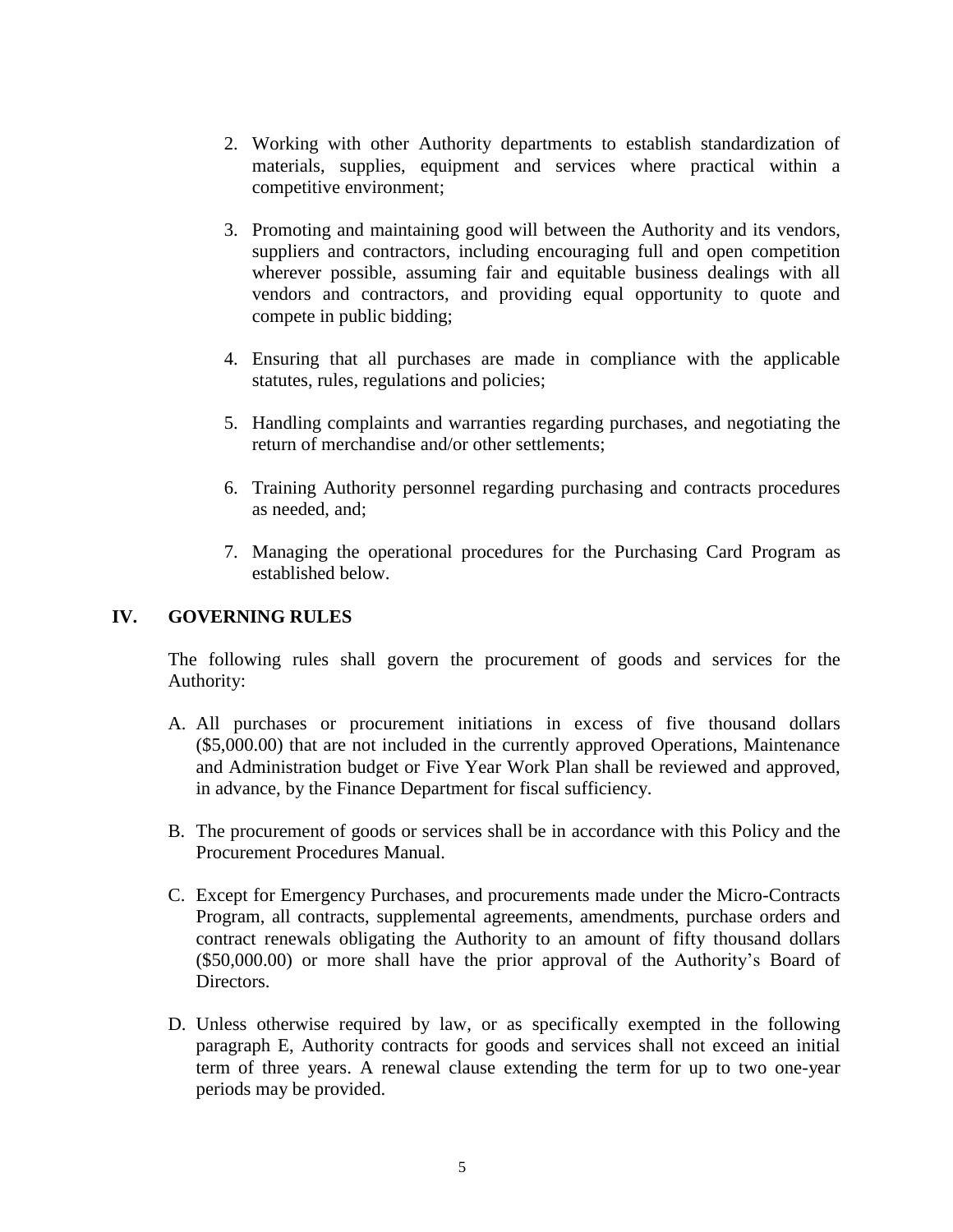- E. Contracts for the following services may be entered into for an initial term of up to five years. With the exception of Design Professional Services Consultants contracts, a renewal clause, or a limited time extension as appropriate, extending the term for up to five one-year periods may be provided. For Design Professional Services Consultants contracts, the time extensions or renewals shall not exceed two one-year periods:
	- Toll Collection Services
	- Toll Collection Systems Maintenance (Hardware and Software)
	- Asset Management Services (Roadway, Bridge and Facilities Maintenance)
	- General Engineering Consultant Services
	- Right of Way Counsel Services
	- Motor Assistance Service Patrol
	- Maintenance of ITS Infrastructure
	- General Systems Consultant
	- System Software Maintenance
	- Records Security and Management
	- Construction Management Consultant
	- Design Professional Services Consultants
- F. Unless otherwise stated in this Policy, all requests for goods and services and all purchases shall be made through or by the Procurement Department. Except for purchases made under the Purchasing Card program (as established below), Authority employees are prohibited from purchasing any materials, supplies, equipment, or services, or entering into any contract without specific authorization from the Director of Procurement or higher authority. Individuals responsible for unauthorized purchases or obligations shall be in violation of this Policy and shall be disciplined accordingly. Such disciplinary action may include reimbursement by the individual to the Authority for unauthorized purchases or obligations. Depending on the severity of the violation, further disciplinary action may be warranted.
- G. All contracts for Contractual Services, Design Professional Services, and Professional Services shall contain a provision in substantially the following form:

"If, during the term of this Contract and any renewals hereof, Contractor/Consultant desires to subcontract any portion(s) of the work to a subcontractor/subconsultant that was not disclosed by the Contractor/Consultant to the Authority at the time this Contract was originally awarded, and such subcontract would, standing alone or aggregated with prior subcontracts awarded to the proposed subcontractor/subconsultant, equal or exceed twenty five thousand dollars (\$25,000.00), Contractor/Consultant shall first submit a request to the Director of Procurement for authorization to enter into such subcontract. Except in the case of an emergency, as determined by the Executive Director or his/her designee, no such subcontract shall be executed by the Contractor/Consultant until it has been approved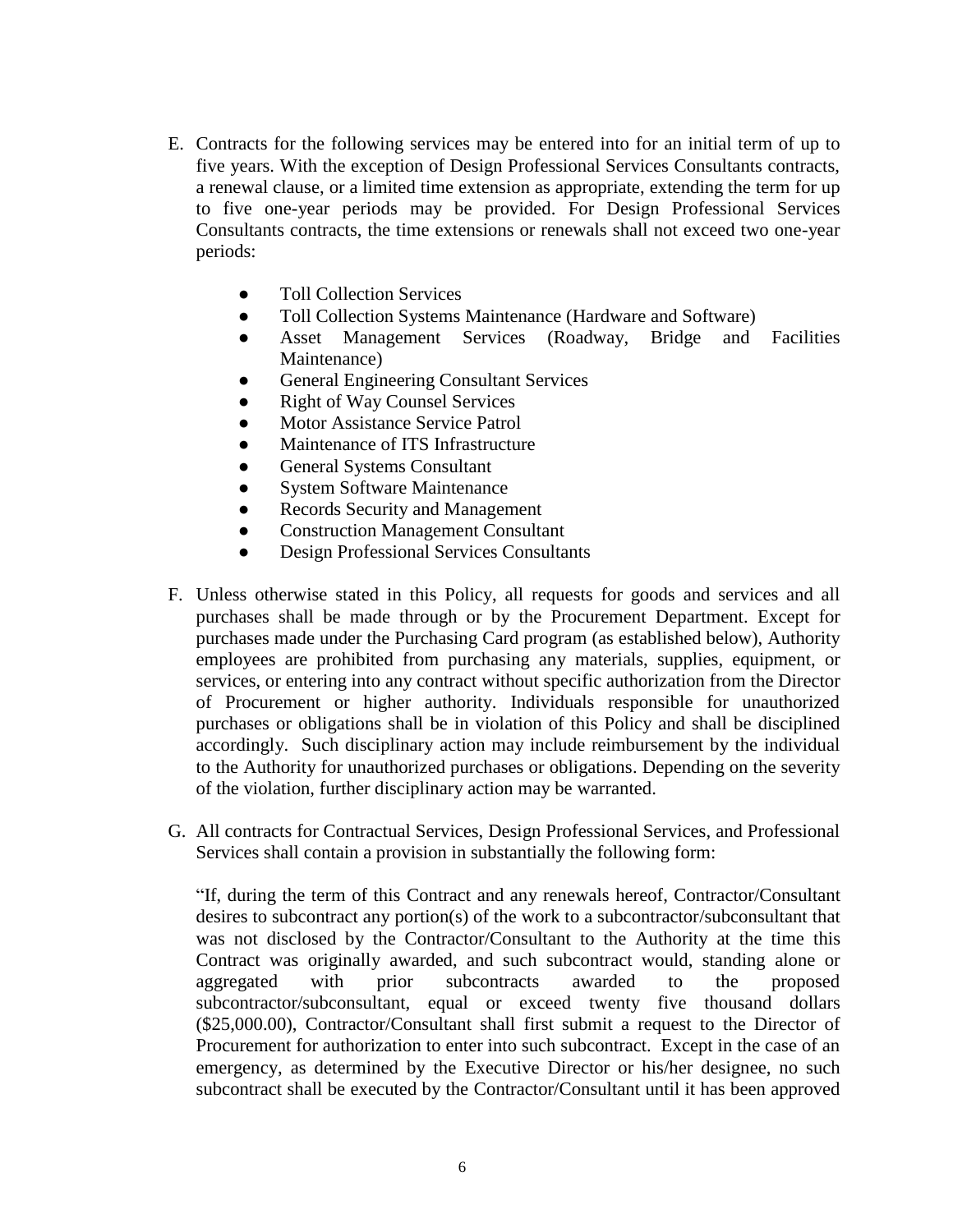by the Authority Board. In the event of a designated emergency, the Contractor/Consultant may enter into such a subcontract with the prior written approval of the Executive Director or his/her designee, but such subcontract shall contain a provision that provides that it shall be automatically terminated if not approved by the Authority Board at its next regularly scheduled meeting."

- H. No employee of the Authority shall obligate the Authority in any transactions whereby the employee may derive income or benefits other than those provided as compensation from the Authority.
- I. Standard Authority forms for contracts, amendments, supplemental agreements, renewals and similar documents shall be developed and used whenever possible. It is recognized that, due to their specialized nature, agreements with other governmental agencies, certain service providers and financial institutions may preclude the use of standard Authority forms. In such instances, review and approval of such nonstandard documents by the General Counsel must be received prior to their execution.

# **V. PROCUREMENT LEVELS**

The following procurement levels are hereby established. Procurements covered by this Policy shall not be divided into more than one purchase order, project or contract solely for the purpose of avoiding the process required by these levels. Additionally, quotes received that would result in a purchase at a higher Procurement Level than originally estimated shall be discarded and the process shall begin again according to the requirements of the higher level. The procurement process for each level is detailed in the Procurement Procedures Manual.

- 1. Level 1 Purchases up to \$999.99: Items at this level may be procured from any available sources without seeking competitive pricing although competition shall be used to the maximum extent practical. The user department may secure the necessary pricing on its own or request the assistance of the Procurement Department. The Director of Procurement is authorized to approve all purchases at this level.
- 2. Level 2 Purchases between \$1,000.00 and \$9,999.99: Items at this level require at least three quotes, either written or verbal, before the purchase is made. The user department may secure the necessary pricing on its own or request the assistance of the Procurement Department. The Director of Procurement is authorized to approve all purchases at this level.
- 3. Level 3 Purchases between \$10,000 and \$24,999.99: Items at this level require at least three written quotes before the purchase is made. The user department may secure the necessary pricing on its own or request the assistance of the Procurement Department. The Director of Procurement is authorized to approve all purchases at this level.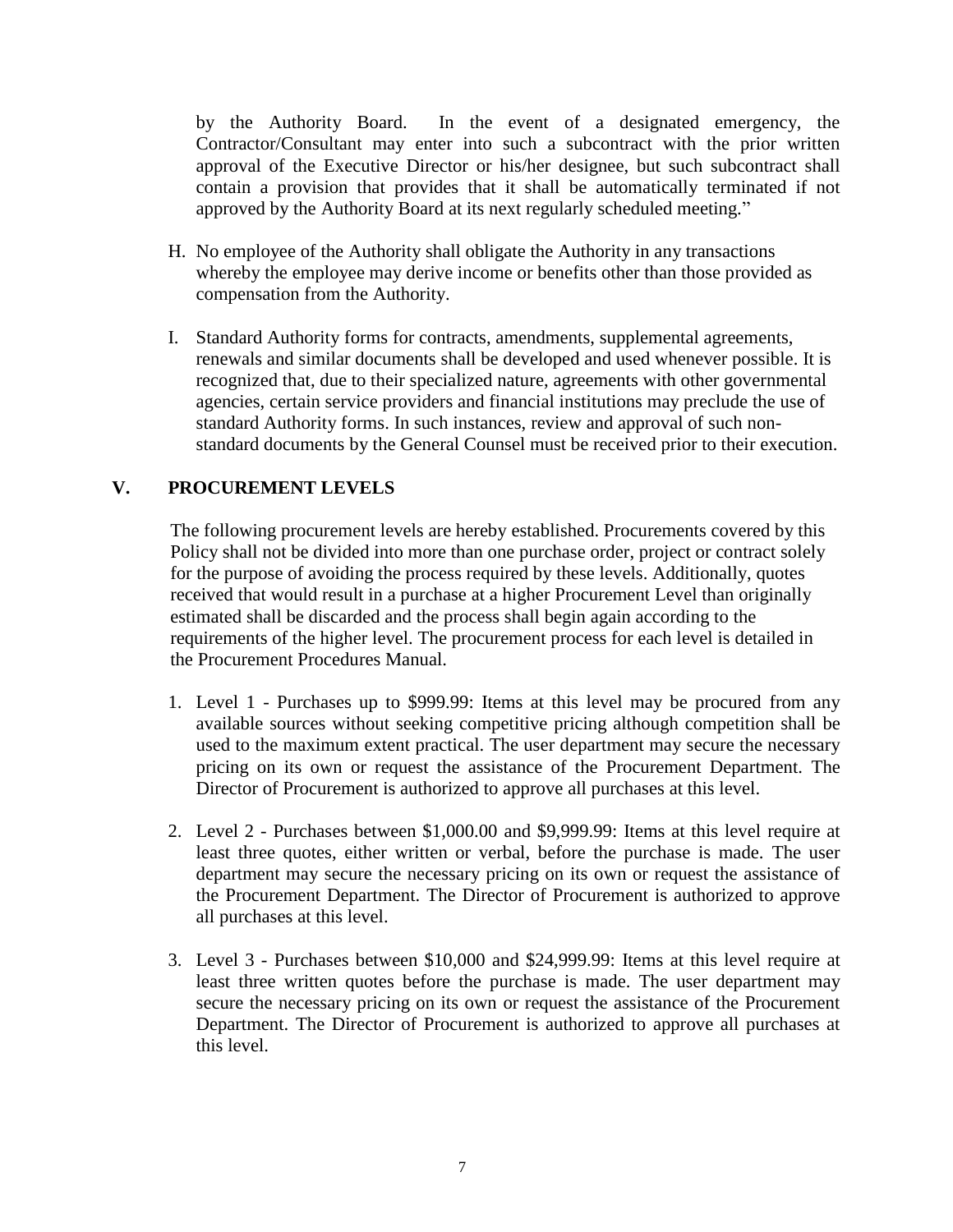- 4. Level 4 Purchases between \$25,000.00 and \$49,999.99: Items at this level require three formal quotes. The request for quotes shall only be issued through and received by the Procurement Department. The Director of Procurement is authorized to approve all purchases at this level.
- 5. Level 5 Purchases of \$50,000.00 and up: Except in the case of emergency purchases and selection of Design Professional Services Consultants, both as described elsewhere in this Policy, items at this level shall follow either the competitive sealed bid or competitive sealed proposal process as determined by the Director of Procurement. Board authorization is required to advertise procurements at this level. Board award of any subsequent contract resulting from the procurement is also required. For solicitations under the Micro-Contracts Program, the Executive Director can authorize advertisement and award of small contracts between \$50,000.00 and \$200,000.00 each without prior Board action in order to expedite the bidding and award process.

#### **VI. PROCUREMENT PROCESSES**

Unless otherwise exempt from the competitive procurement process as identified in Article XII below, procurement of Level 5 goods and services shall be made using the appropriate procurement process as follows. The specifics of each process are included in the Procurement Procedures Manual.

A. Competitive Sealed Bids

An invitation to bid shall be issued which shall include the specifications and appropriate contract terms and conditions applicable to the procurement.

B. Competitive Sealed Proposals

When it is determined by the Director of Procurement that the use of competitive sealed bidding is either not practical or not advantageous to the Authority due to the technical or specialized nature of the goods or services being procured, the competitive sealed proposal process may be used.

C. Selection of Design Professional Services Consultants

Design Professional Services, as governed by F.S. § 287.055 (known as the Consultants' Competitive Negotiation Act or "CCNA"), shall be acquired through the Procurement Department in accordance with the procedures detailed in the Procurement Procedures Manual.

#### **VII. CONTRACT AMENDMENTS AND RENEWALS**

A. The Director of Procurement is authorized to approve and execute contract amendments for Level 1 through 4 procurements. Amendments to Level 5 procurements shall be reviewed and approved by the General Counsel prior to their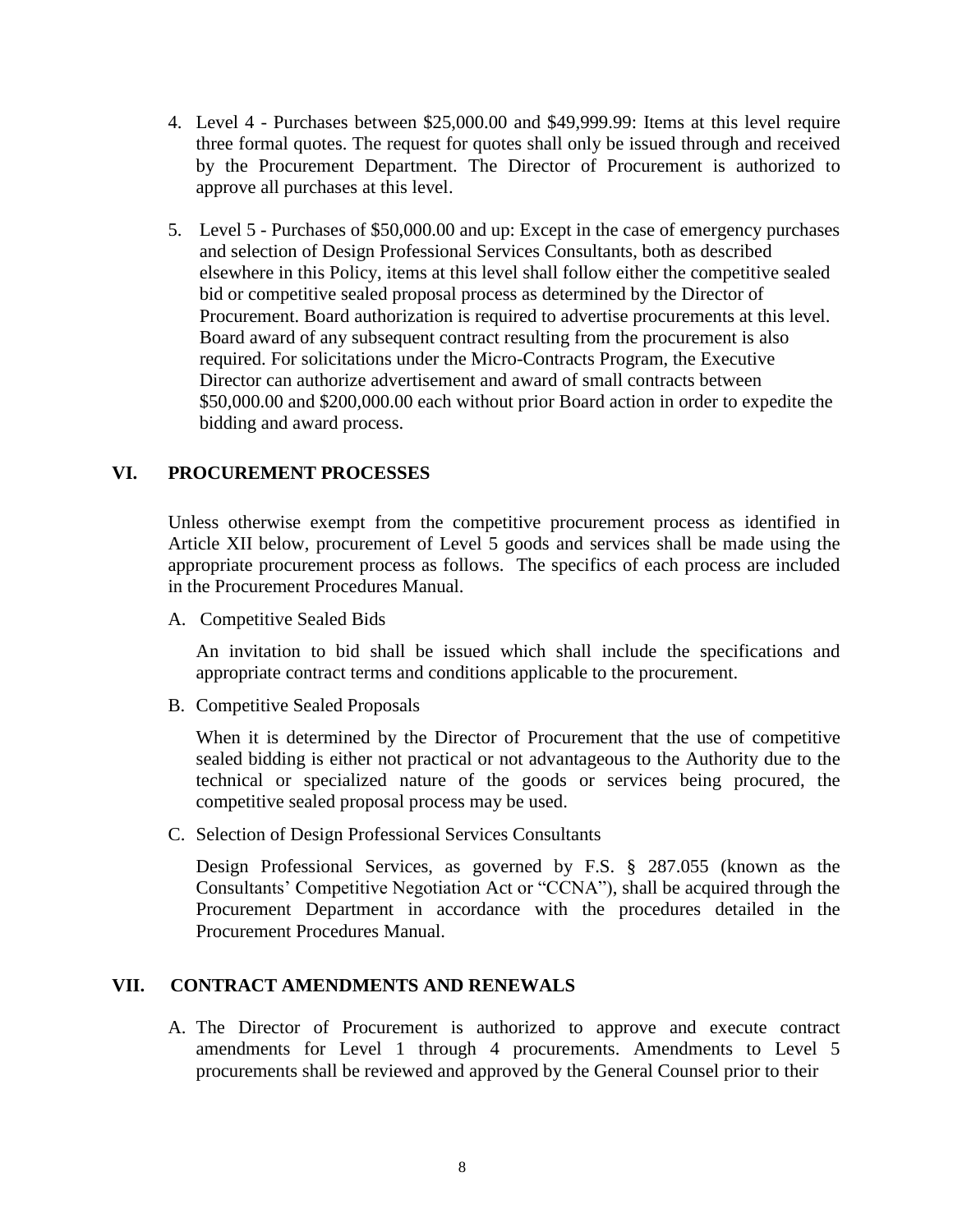execution. The Director of Procurement is authorized to execute amendments to Level 5 procurements after Board approval.

The Director of Procurement is authorized to approve and execute amendments for extensions of contract time at all procurement Levels that do not include an increase in compensation to the contractor.

B. The option to renew a contract is at the sole discretion and election of the appropriate Deputy Executive Director, or designee, in consultation with the Director of Procurement. Renewals shall be based, in part, on a determination that the value and level of service provided by the contractor are satisfactory and adequate for the Authority's needs. The Director of Procurement is authorized to approve and execute contract renewals for Level 1 through 4 amounts. Renewals at Level 5 shall be reviewed and approved by the General Counsel prior to their execution. The Director of Procurement is authorized to execute Level 5 renewals after Board approval.

# **VIII. TERMINATION OF CONTRACT**

The Executive Director, Deputy Executive Director for Engineering, Operations, Construction and Maintenance and the Deputy Director for Administration and Planning are authorized to terminate any contract entered into by the Authority with any vendor/contractor. The necessary actions shall be coordinated with the General Counsel and the Director of Procurement. A termination can either be for convenience or default as described and detailed in the Procurement Procedures Manual.

In a breach of contract where the vendor/contractor has willfully failed or refused to perform according to the terms of the contract, the Authority may determine that the breach does not warrant that the contract be terminated. In such cases, with the concurrence of the General Counsel, the Director of Procurement will advise the vendor/contractor citing the finding of breach as detailed in the Procurement Procedures Manual. At the discretion of the Executive Director, a contractor terminated for default, or a contractor with multiple breach of contract notifications, may be disqualified from bidding or proposing on Authority contracts.

# **IX. PURCHASING CARD PROGRAM**

A Purchasing Card Program is hereby established to provide authorized Authority employees with the ability to make purchases on behalf of the Authority using an Authority charge card. All goods and services purchased under this Program shall be in accordance with the requirements of the Procurement Procedures Manual. The Procurement Department shall be responsible for managing the Purchasing Card Program and ensuring compliance with the Procurement Procedures Manual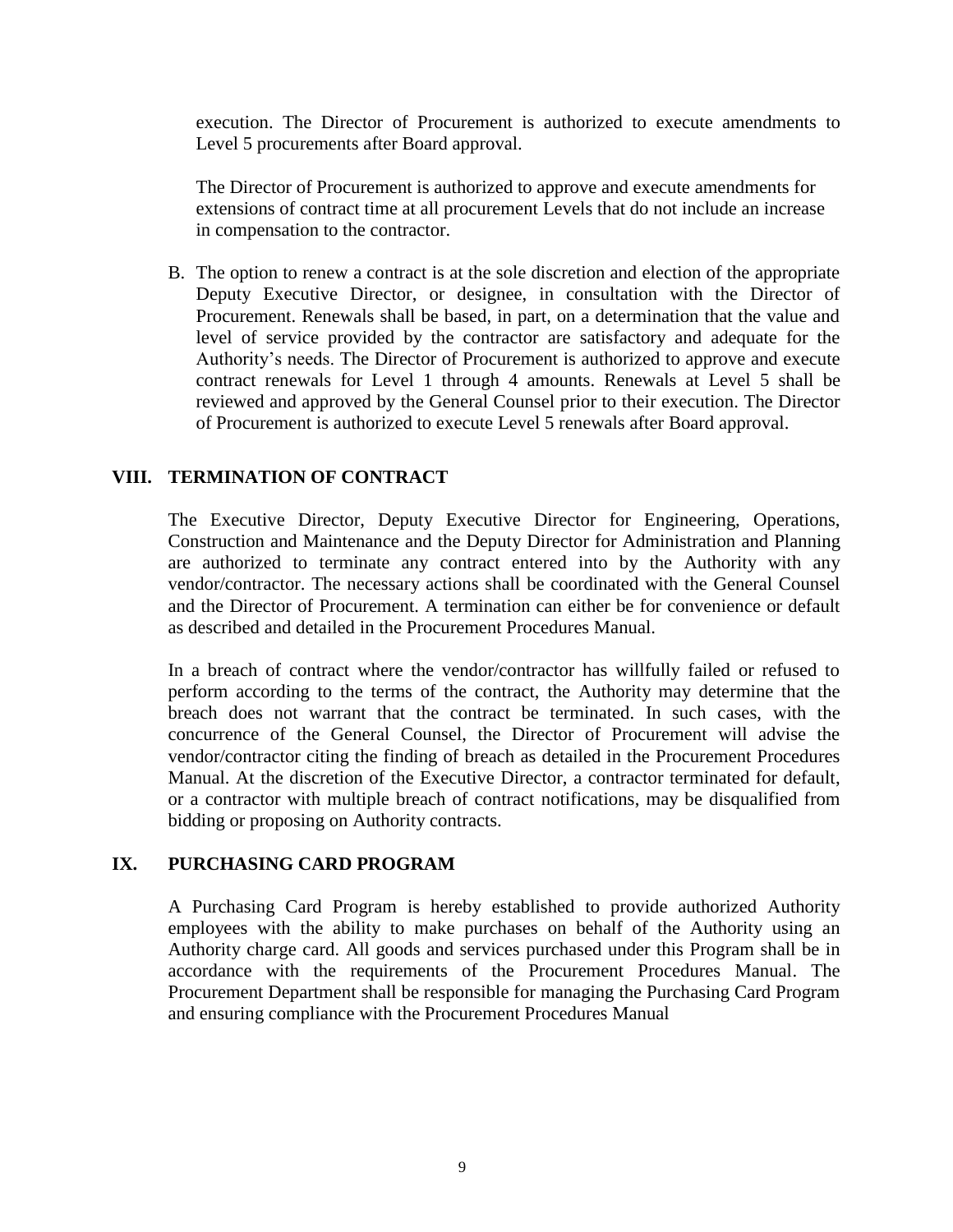# **X. OWNER DIRECT PURCHASE (ODP) OPTION**

For all roadway, bridge and facilities construction projects with an estimated cost of \$5 million or more, it shall be the policy of the Authority, whenever practical and appropriate, to include in the project specifications for such projects language that gives the Authority the option to make direct purchases of certain materials from a contractor's vendors at prices quoted to the contractor (with applicable Florida State Sales Tax) and included in the contractor's bid. This option will allow the Authority to take advantage of its exempt status from payment of Florida State Sales Tax, resulting in a cost reduction to the Authority. The Authority's Director of Construction and the Director of Procurement shall be responsible for determining the practicality and appropriateness of the direct purchase option on a project by project basis. If the ODP option is not exercised for a project, a memo, signed by the Director of Construction and the Director of Procurement, shall be placed in the project file giving the specific reasons why the ODP option was not exercised.

Board approval of an ODP is not required since the Board would have previously approved the award of the construction or other contract from which the funds to pay for the ODP will be taken. The Director of Procurement is authorized to approve an ODP regardless of the amount.

# **XI. MICRO-CONTRACTS PROGRAM**

A Micro-Contracts Program is hereby established as a procurement method to expedite the bidding and award process for small contracts between \$50,000.00 and \$200,000.00 each. The Procurement Procedures Manual includes the process and guidelines for administering the Program.

#### **XII. EXEMPTIONS FROM COMPETITIVE PROCUREMENT PROCESSES**

To the extent indicated, the following are exempt from the competitive requirements of this Policy.

- A. Regulated Services: Telephone, electricity, natural gas and water, or similar services where rates or prices are fixed by legislation or by federal, state, county or municipal regulations.
- B. Maintenance Agreements: Includes maintenance of computers and related equipment, software, copiers, faxes and other related office equipment, servers, network switches and firewalls, when there is reasonable basis to conclude that such agreements are in the Authority's best interest.
- C. P-Card Purchases up to the limit for Procurement Level 1.
- D. Petty cash purchases made in accordance with established Authority procedures.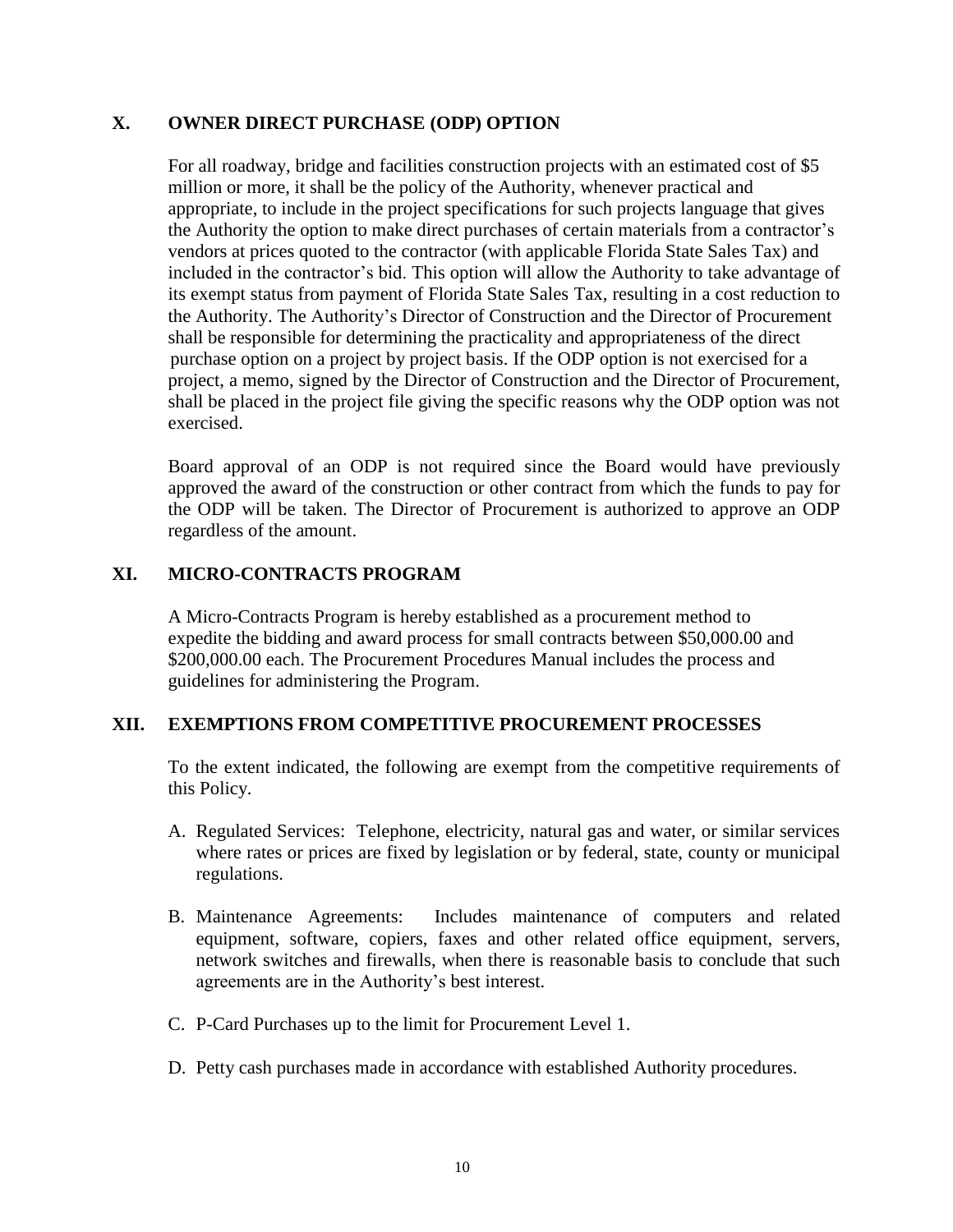- E. Dues and memberships in trade or professional organizations.
- F. Subscriptions for periodicals, advertisements and postage.
- G. Paralegal services, appraisal services, mediator, hearing officer, expert witnesses, court reporters and attorney engagement letters up to the limit for Procurement Level 4.
- H. Abstracts of titles for real property; title insurance for real property; real property.
- I. Copyrighted materials; patented materials.
- J. Artistic Services The rendering by a contractor of its time and effort to create or perform an artistic work in the fields of music, dance, drama, folk art, creative writing, painting, sculpture, photography, graphic arts, craft arts, industrial design, costume design, fashion design, motion pictures, television, radio, or tape and sound recording.
- K. Job-related travel; seminars; tuition; registration fees and training.
- L. Purchase orders issued on an annual basis wherein the exact quantity of items or identification of specific items cannot be determined in advance.
- M. Single Source and Sole Source Purchases.
- N. Emergency Purchases: The Director of Procurement (or higher authority in the absence of the Director of Procurement) is authorized to approve emergency purchases up to the limit for Procurement Level 4. Emergency Purchases at Procurement Level 5 require approval by the Executive Director (or his designee). All Emergency Purchases at Procurement Level 5 shall be submitted to the Board for confirmation and approval at the next scheduled Board meeting, if possible.
- O. Cooperative Purchases ("Piggybacking"): The Director of Procurement is authorized to purchase goods and services through a vendor/contractor under contract with the federal, state, county or municipal governments (or any other governmental agency or political subdivision), and state colleges and universities providing the vendor/contractor extends substantially the same terms and conditions of the contract to the Authority. Cooperative purchases at Procurement Level 5 require prior Board approval.
- P. Micro-Contracts Program to the extent the Executive Director can authorize advertisement and award of small contracts valued between \$50,000.00 and \$200,000.00 each in order to expedite the bidding and award process. Each award by the Executive Director shall be submitted to the Board for ratification and approval at the next regularly scheduled Board meeting.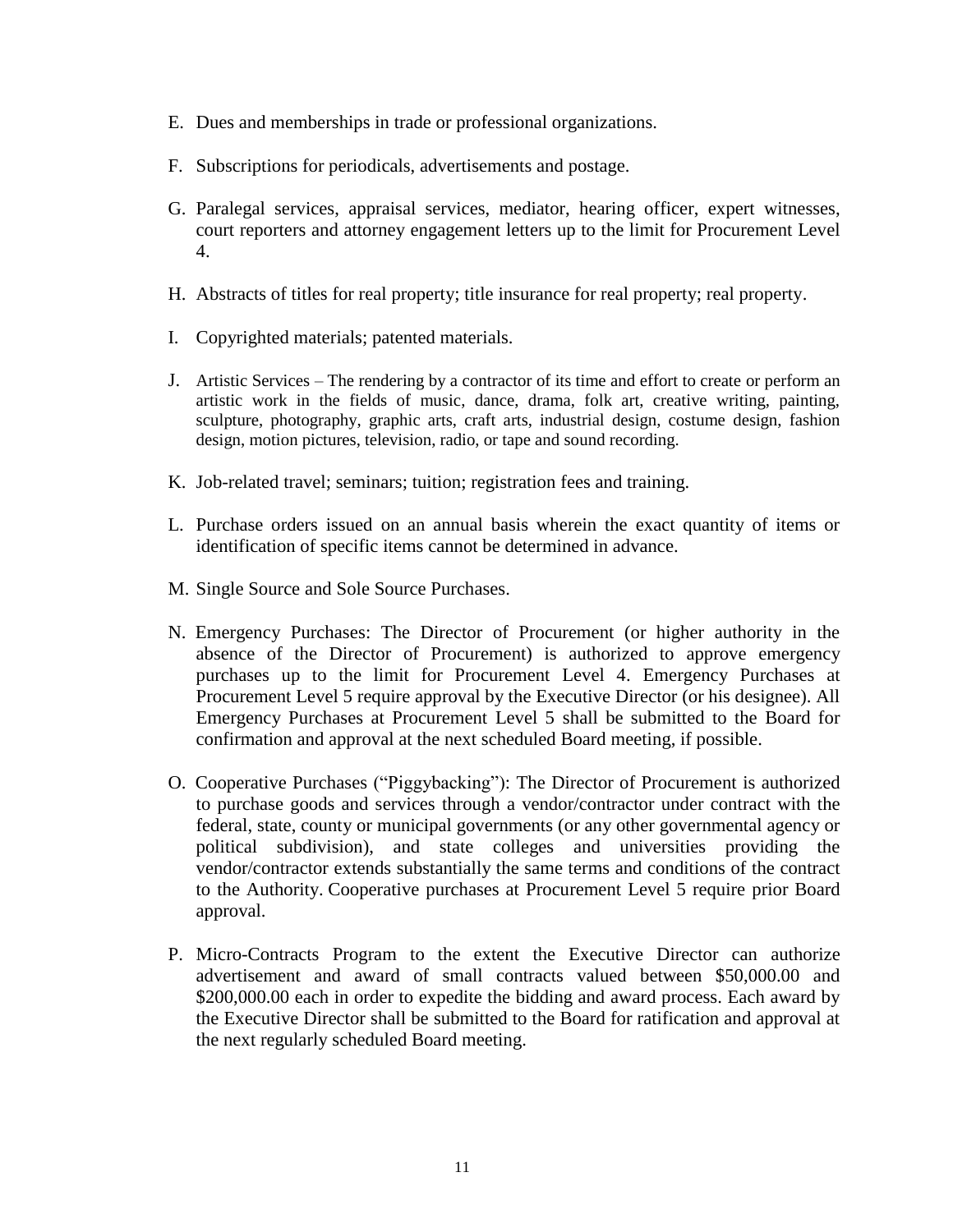Q. Direct contracts for goods or services with state, county or municipal governments (and any other governmental agency or political subdivision), and state colleges and universities. Contracts at Procurement Level 5 require prior Board approval.

The Director of Procurement may authorize the purchases, transactions and expenditures listed above subject to the stated limitations. Certain procurements within the above categories shall be obtained via competitive means when it is determined that adequate sources for the goods or services required are available. Exemption for the competitive procurement process does not grant exemption from all procurement procedures. For example, single and sole source purchases, and cooperative purchases shall be subject to the approval process for amendments as described above. All amendments to exempt procurements not otherwise specifically addressed shall be reviewed in advance by the Director of Procurement for a determination as to whether or not Board approval is required.

# **XIII. DISQUALIFICATION OF CONTRACTORS**

Contractors who are on the Florida Department of Transportation's Suspended Contractors List or the State of Florida Department of Management Services' Suspended Vendors List or Convicted Vendors List are barred from submitting bids for any Authority solicitation. With regard to Design Professional Services, contractors identified in the Florida Department of Transportation's Design Professional Consultants database as suspended and/or disqualified are barred from submitting proposals for any Design Professional Services projects.

# **XIV. STANDARD OF CONDUCT**

The Standard of Conduct as it relates to this Policy and the Procurement Procedures Manual is promulgated in Rule Chapter 6, Code of Ethics, of the Authority's Permanent Rules.

# **XV. ENVIRONMENTAL PROCUREMENT**

It shall be a provision of this Policy to support the purchase of recycled and environmentally preferred products, when practical, in an effort to minimize environmental impacts of the goods and services procured by the Authority. In the context of this provision, "practical" is defined as goods and services that are sufficient in performance and reasonably available at a reasonably competitive cost.

To implement this provision, the Procurement Department shall develop a procedure that:

- 1. Encourages the use of recycled/recyclable materials through procurement practices with vendors, contractors, businesses and other governmental agencies.
- 2. Adopts the use of recycled supplies/materials as a priority.